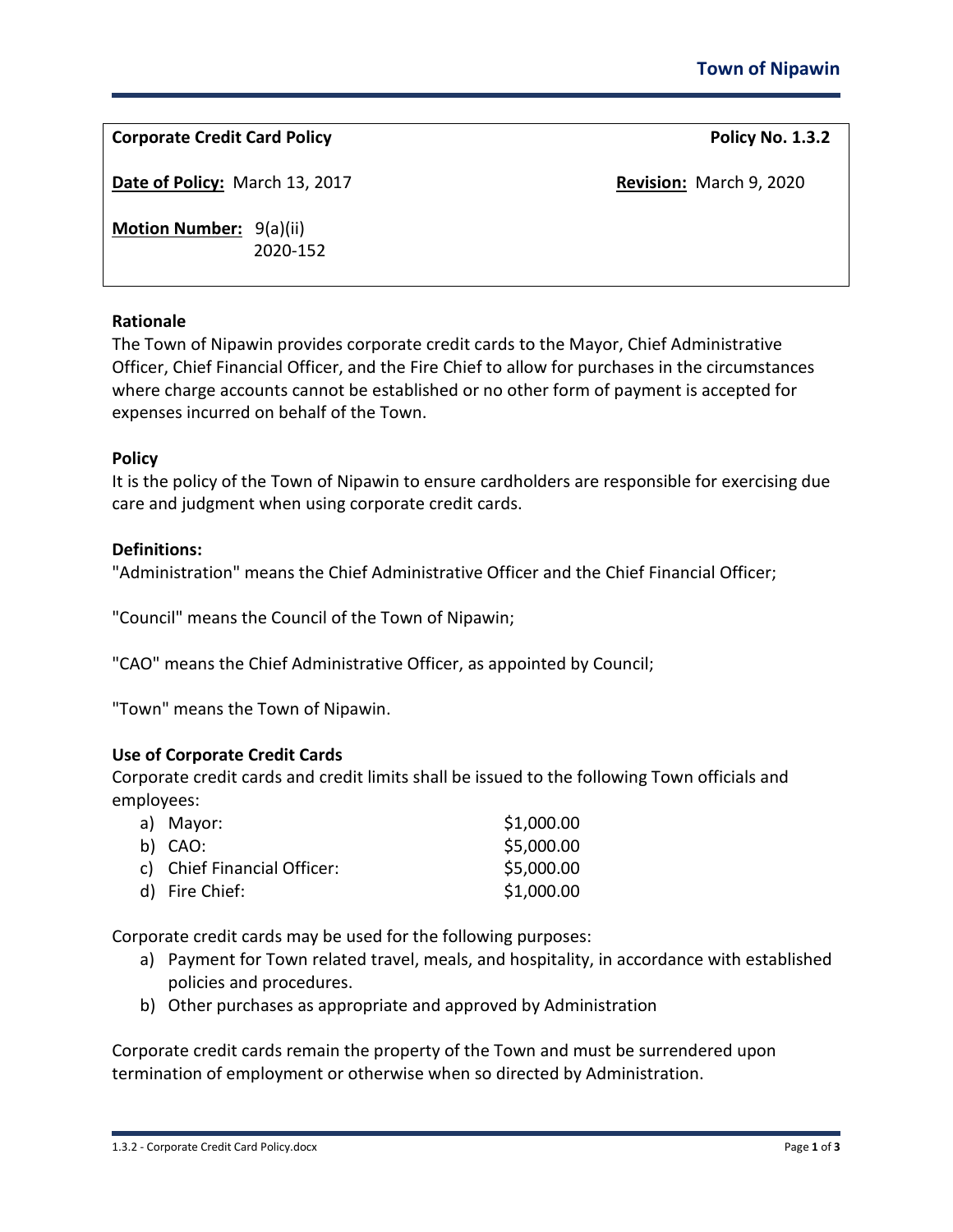Any annual or administration fee will be paid by Town of Nipawin. In the event that a corporate credit card that is selected for Town use has a rewards program, individual employees holding that card will enroll in that rewards program. Any rewards program fees will be paid by the Town and all program rewards will accrue to the Town.

## **Payment of Credit Card Billings**

On a monthly basis, the credit card statements and supporting original documentation/receipts must be reviewed and approved by the cardholder's immediate supervisor.

The purpose of the review is to ensure items charged to the credit card:

- a) Meet all Town policies and procedures;
- b) Are reasonable and justifiable; and
- c) Are adequately supported by original receipts and explanations for expenditures.

Credit card statements must be checked and coded by the cardholder and presented for payment to the Accounts Payable Clerk by the card statement date in order to avoid incurring interest charges. Late fees or interest charges will be the responsibility of the cardholder if receipts are not submitted in a timely manner.

All original receipts and credit card charge slips must accompany the statement for payment. Unsubstantiated charges will be the responsibility of the cardholder who incurred the charge on the credit card.

If credit card receipts are not received by the Accounts Payable Clerk in due time, any personal expense claims submitted for reimbursement will be held until corporate credit card receipts have been received.

In addition, if neither a sufficient receipt is provided nor a sufficient explanation for the expenditure, the expenditure may be deemed by the Town to be a personal expenditure of the individual cardholder and the Town may request reimbursement from that cardholder.

#### **Restrictions on Use of Corporate Credit Cards**

Corporate credit cards may not be used for personal expenditures of any nature whatsoever. Corporate credit cards are for the sole use of the holder and must not be used for expenditures on behalf of other employees, unless approved by the Chief Administrative Officer or Chief Financial Officer.

Use of the card must be in compliance with all other policies. All expenditures must be within the parameters of the cardholder's assigned responsibilities and delegated authority, and within approved budgets.

Misuse of the card may result in suspension of corporate credit card privileges, and additional disciplinary action as appropriate. Cash advance withdrawals are prohibited.